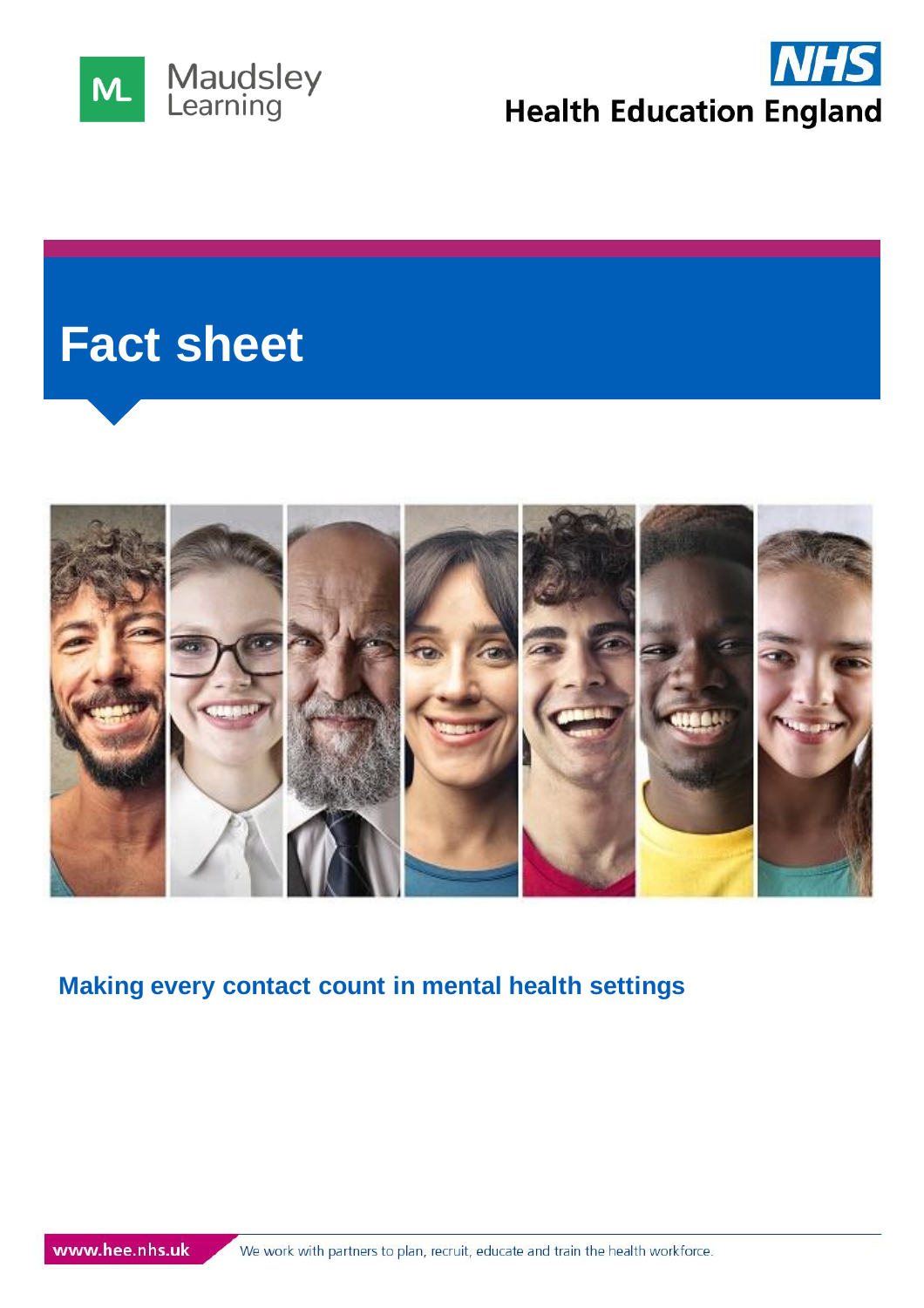# **Fact Sheet for MECC in mental health settings**

#### **What is the difference between applying MECC in mental health settings compared to other settings?**

MECC is a very brief intervention that can be applied to almost any setting. While all MECC programmes benefit from patient and public involvement, in a mental health context service user involvement must be routinely embedded from the outset. When implementing MECC in mental health settings, service user involvement is essential for effective implementation. This could include being part of training, guiding the implementation, and even evaluating the programme. Guidance on service user involvement can be found in the Quality Marker Checklist for Mental Health Settings, the Evaluation Framework, and the Implementation Framework – all available in the suite of documents published by HEE.

Furthermore, the physical health of people with severe mental illness is a considerable health inequality and priority for mental health service provision. The current mortality gap can be up to 20 years, and physical health is a significant factor in this increased mortality. This context provides a different starting point for MECC in mental health settings. Engaging with existing efforts, evidence and support around this area is critical for MECC in mental health settings, connecting with initiatives and strengths within organisations.

Mental health settings include a number of professionals who are highly skilled in communication and behaviour change techniques. Many mental health workers also have experience of social and behaviour sciences that they bring to their role. There are many resources available within mental health settings that directly relate to promoting positive lifestyle behaviour change and preventing unhealthy lifestyle behaviours. Notably, bringing multiple existing initiatives under the MECC banner is a key consideration for implementing MECC in mental health settings.

### **What is Kotter's 8 Step Process for Leading Change?**

Organisations are constantly growing and changing. When implementing a brief intervention such as MECC across an organisation, you are creating change. Change has numerous benefits, but also comes with potential challenges and barriers. It is important to consider how change is managed when implementing MECC to ensure that is done successfully and can be sustained.

Whilst there are many change management theories, Kotter's 8 Step Process for Leading Change is widely cited and appropriate for mental health settings. Although other approaches are available, this set of resources aim to integrate considerations from this model into the guidance and support. This way of working relies on local leaders tailoring approaches and principles to their local context, needs and organisation. Within these resources is an organisational development and change document. This outlines each step of Kotter's process, providing details and examples of how to harness this approach to implementing MECC in mental health settings.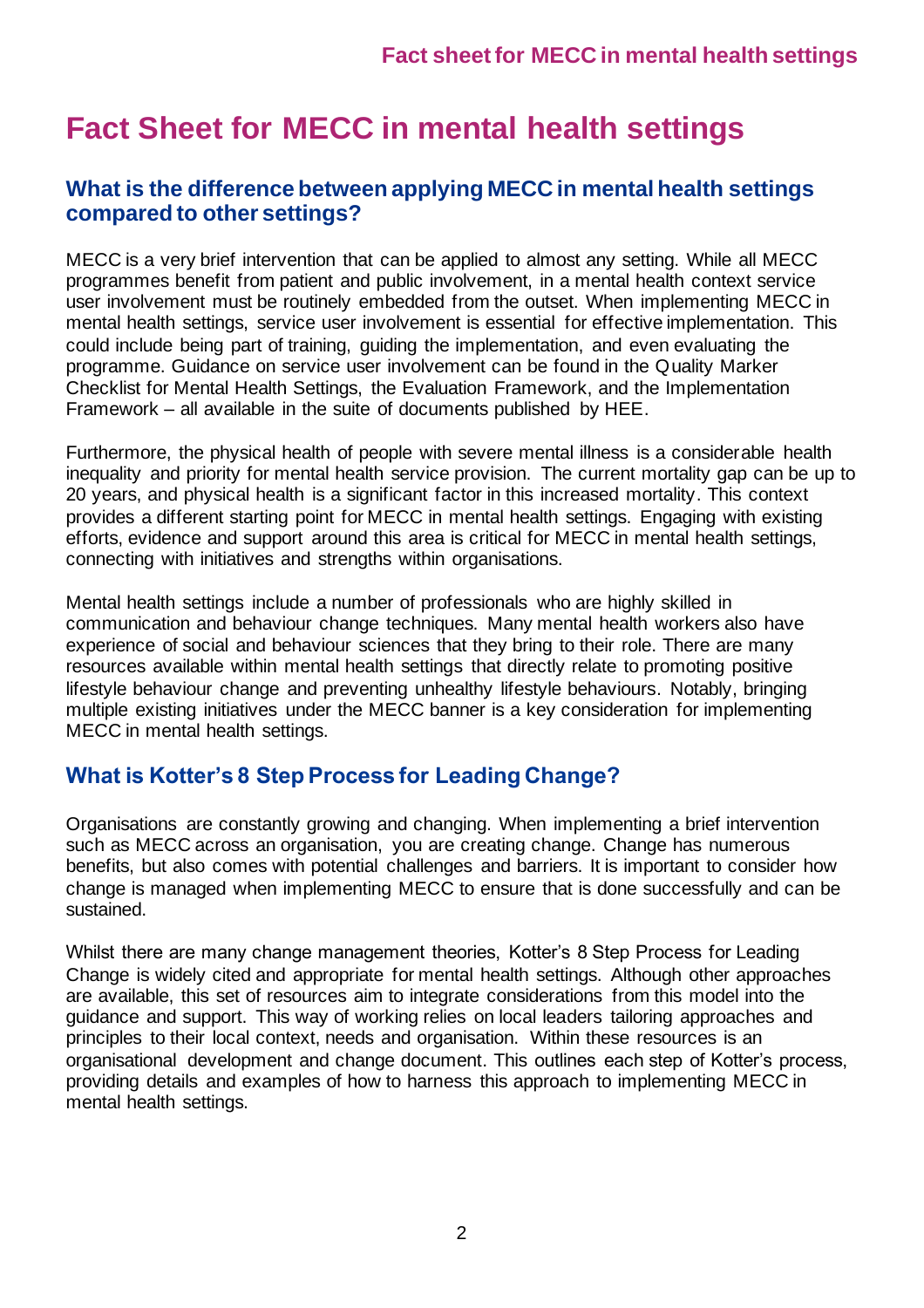### **How can I get service users involved in MECC?**

Within the MECC Implement Framework additional resources have been included to explain the benefits of service user engagement and [involvement.](https://www.kingsfund.org.uk/topics/patient-involvement) The [4PI National Framework for Service](https://www.nsun.org.uk/faqs/4pi-national-involvement-standards)  [User Involvement](https://www.nsun.org.uk/faqs/4pi-national-involvement-standards) includes examples of how to effectively implement their engagement. Lastly, guidance from [Together for Mental Health](https://www.together-uk.org/wp-content/uploads/downloads/2014/06/Service-User-Involvement-briefing.pdf) has also been included on how to specifically involve service users in mental health settings.

#### **What shall I include in MECC training in mental health settings?**

The Quality Marker Checklist for Mental Health Settings has been developed to help tailor training. Many of the topics including in this checklist can also be applied to other MECC programmes in different settings. One key element to training is service user involvement, which can have a positive impact on staff behaviour change. Including service users in training has numerous benefits and is being encouraged across the NHS.

MECC training predominantly includes 5 core lifestyle behaviours:

- Smoking
- Alcohol
- Healthy eating and weight management
- Being physically active
- Improving mental health and wellbeing

Additional topics have been included in the Quality Marker Checklist for MECC training in mental health settings, for example:

- Debt/ finance gambling
- Sexual health
- Medication side effects and adherence
- Self-harm and suicide prevention
- Substance misuse (drugs including novel psychoactive substance)

These topics have been included as these lifestyle behaviours can have a detrimental impact on a person's physical and mental health. There are further optional topics that have been identified as important determinants of unhealthy lifestyle behaviours. These topics can also be included in training depending on the staff needs of the organisation. Topics include:

- Basic self-care practices
- Oral health
- Effects of trauma on mental illness
- Social/ support networks
- Relapse
- Crisis services
- Inequalities
- Housing

Where possible, we have included links to additional resources, including fact sheets, government guidance, and information.